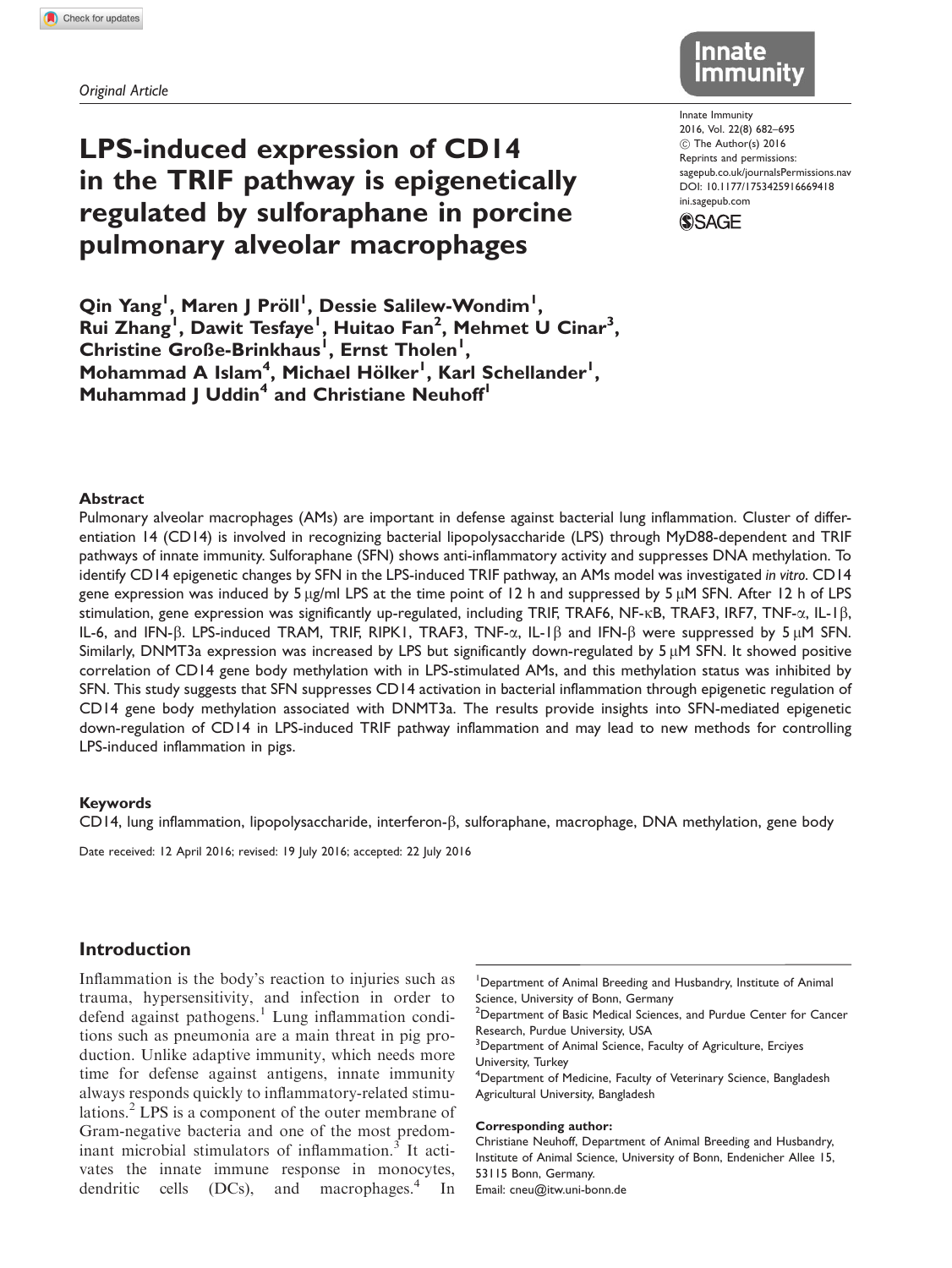macrophages, LPS induces the production of proinflammatory cytokines, including  $TNF-\alpha$ , IL-1 $\beta$  and IL-8, and anti-inflammation mediators such as IL-6 and IL-10.<sup>5</sup> Alveolar macrophages (AMs) reside in the pulmonary alveolus. They constitute a vital component of the alveolar spaces and play a central role in pulmonary innate immunity.<sup>6</sup>

Cluster of differentiation 14 (CD14) is a GPI-linked protein and a PRR that binds directly to LPS. It enhances the inflammatory response and induces LPSdependent production of IL-8 in vitro.<sup>7</sup> It is expressed in AMs, binds with LPS, and activates the TLR4/MD2 complex in AMs.<sup>8</sup> CD14 gene knockdown in macrophages strongly suppresses the secretion of cytokines like IL-6 and LPS-induced TNF- $\alpha$ , which suggests that CD14 is critical for LPS binding to macrophages.<sup>9</sup> After LPS stimulation, CD14-TLR4 activates the MyD88-dependent and MyD88-independent (TRIF) pathways.<sup>10</sup>

Epigenetics is the study of mitotically or meiotically heritable changes in gene function that cannot be explained by changes in DNA sequence.<sup>11</sup> DNA methylation is one of the key epigenetic processes that interact with regulatory proteins and non-coding RNAs.<sup>12</sup> It involves the addition of methyl groups to the adenine or cytosine bases of DNA that are associated with DNA methyl transferases (DNMTs), including DNMT1 and DNMT3. DNMT1 has maintenance methylation activity,13 whereas DNMT3 has roles in de novo methylation.<sup>14</sup> It is well known that DNA methylation of gene promotor regions is associated with gene silencing.<sup>15</sup> In contrast, gene body methylation is positively correlated with gene expression in humans.<sup>16</sup>

However, epigenetic effects can be mediated by epigenetic factors like sulforaphane (SFN; 1-isothiocyanato-4-(methylsulfinyl)-butane). SFN is a natural member of the isothiocyanate family, which is mainly found in edible cruciferous vegetables such as broccoli, cabbage, and kale.<sup>17</sup> SFN treatment causes demethylation of the first five CpGs in the promoter region of the nuclear factor erythroid-derived 2-like 2 (Nrf2) gene.<sup>18</sup> It thereby increases messenger RNA (mRNA) and protein expression of Nrf2 and downstream target genes while decreasing the protein levels of DNMT1 and DNMT3a.<sup>18</sup> In porcine satellite cells, SFN produces a major epigenetic repression of myostatin.<sup>19</sup> SFN is reported to have anticancer,<sup>20</sup> antioxidant, antidiabetic<sup>21</sup> and anti-inflammatory<sup>22</sup> effects. It modulates TLR4 activation and inhibits LPS-induced inflammatory responses.<sup>23</sup> SFN also regulates the LPS-induced innate immune responses of porcine monocyte-derived dendritic cells (moDCs) through an epigenetic mechanism.<sup>24</sup>

It is well known that CD14 functions in LPS-MyD88 signaling<sup>10</sup> but its activation in the TRIF pathway is debated. LPS initiates TRIF signaling independent of CD14<sup>25</sup> but it has also been shown that CD14 is required for TRIF-dependent signaling.<sup>26</sup> Thus, CD14 may be involved in the TRIF pathway by directly binding with LPS. However, it is poorly understood whether this engagement mechanism of CD14 in LPS recognition and immune response induction is regulated epigenetically. Therefore, we hypothesized that DNA methylation may epigenetically regulate the LPS-inducing CD14-TRIF pathway genes, including CD14, TRIF-TRAF6 sub-pathway genes (TRAF6, RIPK1, NF-KB) and TRIF-TRAF3 sub-pathway genes (TRAF3, interferon regulatory factor (IRF)7, IRF3). The objectives were to identify the role of CD14 in the LPS-induced TRIF pathway, as well as the epigenetic DNA methylation of CD14 (promotor and gene body (CDS) region methylation) associated with SFN treatment in an in vitro porcine AMs model.

## Materials and methods

## Experimental animals

A total of three 35-d-old female German Landrace piglets (after weaning) were used in this study. Animals were fed in the same unique environmental conditions at the teaching and research station of Frankenforst, University of Bonn, Germany. The feeding and husbandry practices of the animals followed the husbandry regulations and standard guidelines of Zentralverband der Deutschen Schweineproduktion (ZDS).<sup>27</sup> The experiment was approved by the Veterinary and Food Inspection Office, Siegburg, Germany (permission number: 39600309-547115). The piglets were free of all major pig diseases. They were vaccinated against mycoplasma on d 3 and d 10. At the age of 28 d, they were weaned and placed in collective pens. The animals were humanely euthanized with a dose of ketamine followed by T61 (adjusted according to the individual body mass) through the vena cava cranialis. Finally, whole lungs were collected and kept on ice.

#### Pulmonary AMs isolation

AMs were obtained by bronchoalveolar lavage (BAL) using ice-cold sterile Dulbecco's phosphate-buffered saline (DPBS  $1 \times$ , pH 7.4, Life Technologies, Germany) with 5% penicillin-streptomycin (pen-strep) (10,000 U/ml, Life Technologies, Germany) and 5% Fungizone (Life Technologies, Germany), as described by Islam et al.<sup>28</sup> After isolation, the cells were counted in a hemocytometer using a 4% trypan blue exclusion method. AMs  $(1 \times 10^5 \text{ cells/well in a 96-well plate})$  $5 \times 10^5$  cells/well in a 24-well plate, and  $2 \times 10^6$  cells/ well in a six-well plate) were cultured in Roswell Park Memorial Institute (RPMI)-1640 medium (Life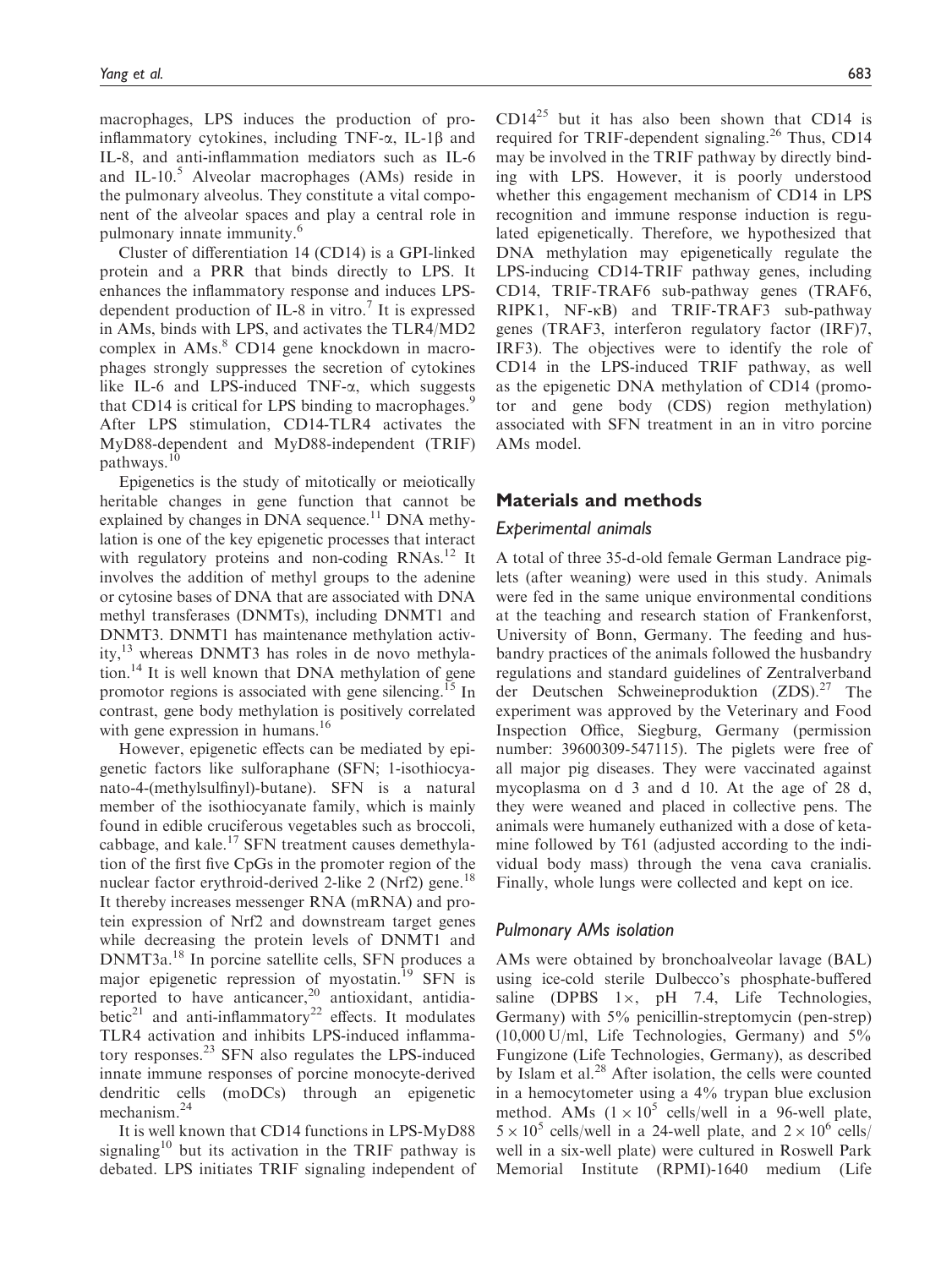Technologies, Germany) supplemented with 10% FBS (Life Technologies, Germany),  $1\%$  pen-strep,  $1\%$ Fungizone and 1% gentamicin (10 mg/ml, Life Technologies, Germany) in a  $5\%$  CO<sub>2</sub> humidified cell culture incubator at  $37^{\circ}$ C for 24 h. The cell culture medium was then changed at this time and every 2 d thereafter until d 9.

## LPS and SFN treatment

We designed two experimental treatments with AMs. First, AMs at  $5 \times 10^5$  cells/well (24-well plate) and  $1 \times 10^5$  cells/well (96-well plate) were treated with LPS at different time points. On d 9, cells were treated with 0 (LPS0) or  $5 \mu g/ml$  (LPS5) of LPS (LPS from *Escherichia* coli 0111:B4, Invivogen, USA) for 0, 1, 3, 6, 12, 24, 36, or 48 h. Cells without LPS treatment at 0 h were considered as the control. After checking the cell viability and CD14 gene expression results, AMs treated with  $5 \mu g/ml$  of LPS for 12 h were used for further study.

In the second experiment, AMs were treated with SFN and LPS. S-Sulforaphane (Biomol GmbH, Germany) was prepared in dimethyl sulfoxide (DMSO, Sigma-Aldrich, USA,) and stored at a stock concentration of 50 mmol/l at  $-20^{\circ}$ C. AMs (2 × 10<sup>6</sup>) cells/well) were treated with 0 (SFN0), 5 (SFN5), or 10 (SFN10)  $\mu$ mol/l SFN on d 7 (the maximum concentration of DMSO was  $0.05\%$  (v/v) in the medium) for 48 h, followed by LPS  $(0, 5 \mu g/ml)$  on d 9 for 12 h. The SFN-LPS treatments were divided into six groups: SFN0-LPS0, SFN0-LPS5, SFN5-LPS0, SFN5-LPS5, SFN10-LPS0 and SFN10-LPS5. The untreated group (SFN0-LPS0) was served as the control. SFN0-LPS5 was set as the positive control.

## Cell viability assay

The cell viability of AMs with (1) LPS treatment at different time points and (2) SFN-LPS treatment sets were investigated with a WST-1 cell proliferation assay kit (Biomol GmbH, Germany). At the end of stimulation, the old cell supernatant was aspirated, and fresh AMs culture medium was added. Then,  $10 \mu l$  of the reconstituted WST-1 solution was added to each well with a mixture using a pipette. Cells were incubated for 2 h at 37 $\degree$ C in a 5% CO<sub>2</sub> incubator, the supernatants were sucked into a new 96-well plate, and the absorbance of each sample was measured at a wavelength of 450 nm on a Synergy<sup>TM</sup> 2 plate reader (BioTek, Germany).

Quantitative cell viability data were expressed as mean  $\pm$  SD,  $n = 3$ . The data were statistical analyzed with SAS (version 9.3) using a general linear model using the LPS and SFN treatments as fixed effects.  $*P < 0.05$ ,  $*P < 0.01$ , and  $**P < 0.001$  were considered as statistically significant.

# RNA extraction, complementary DNA (cDNA) synthesis, and quantitative real-time reverse transcription-polymerase chain reaction (qPCR)

Total cellular RNA was isolated from AMs using an AllPrep® DNA/RNA/Protein Mini kit (Qiagen, Germany). Equal amounts (200 ng) of RNA were reverse-transcribed into first-strand cDNA using a First Strand cDNA Synthesis kit (Thermo Fisher Scientific Biosciences, Germany) with oligo (dT) and random hexamer primer in a total reaction volume of  $20 \mu$ . Primers for qPCR were designed based on the Primer 3 online tool, and all primer sequences are displayed in Table 1. cDNA (100 ng) was amplified for qPCR analysis with a StepOnePlusTM Real time PCR System (Applied Biosystems<sup>®</sup>) using iTaq<sup>TM</sup> Universal SYBR<sup>®</sup>  $SYBR^{\otimes}$ Green Supermix (Bio-Rad Laboratories GmbH, Germany) and the following cycling conditions: 95 °C for 3 min, 95 °C for 15 s, 60 °C for 45 s (40 cycles),  $95^{\circ}$ C for 15 s,  $62^{\circ}$ C for 1 min,  $95^{\circ}$ C for 15 s. Melting curve analysis was performed to detect the specificity of the qPCR reaction.

Gene-specific expression was measured relative to the geometric mean of the expression of a reference gene (GAPDH). The delta Ct ( $\Delta$ Ct) values were calculated as the difference between the target gene and reference gene:

$$
\Delta Ct = Ct_{target} - Ct_{reference\ gene}
$$

The relative gene expression was calculated as  $2^{(-\Delta Ct)}$ , and the fold change in expression between the treated and untreated AMs was calculated as  $2^{(-\Delta C t}$ <sub>treated</sub> $/2^{(-\Delta C t}$ <sub>control</sub>)<sup>29</sup> (control: untreated group SFN0-LPS0). Relative gene expression levels were checked for outliers, which were identified when values deviated by more than three standard deviations from the raw mean. These extreme values were eliminated from subsequent analysis. Data were analyzed by SAS (version 9.3) with a linear mixed model:

$$
Y = LPS + SFN + LPS * SFN + animal + e
$$

Y: fold change; animal: random effect of the animal; e: residuals.

Group means were expressed as least square means  $(\pm$  standard error (SE)). The values were tested by a Dunnett-Hsu test in order to identify significant differences from the control group (SFN0- LPS0). In addition, a Tukey-Kramer test (pairwise comparisons) was performed to compare other classes with each other.  $P < 0.05$  (\* and #),  $P < 0.01$  (\*\* and ##), and  $P < 0.001$  (\*\*\* and ###) were considered as statistically significant.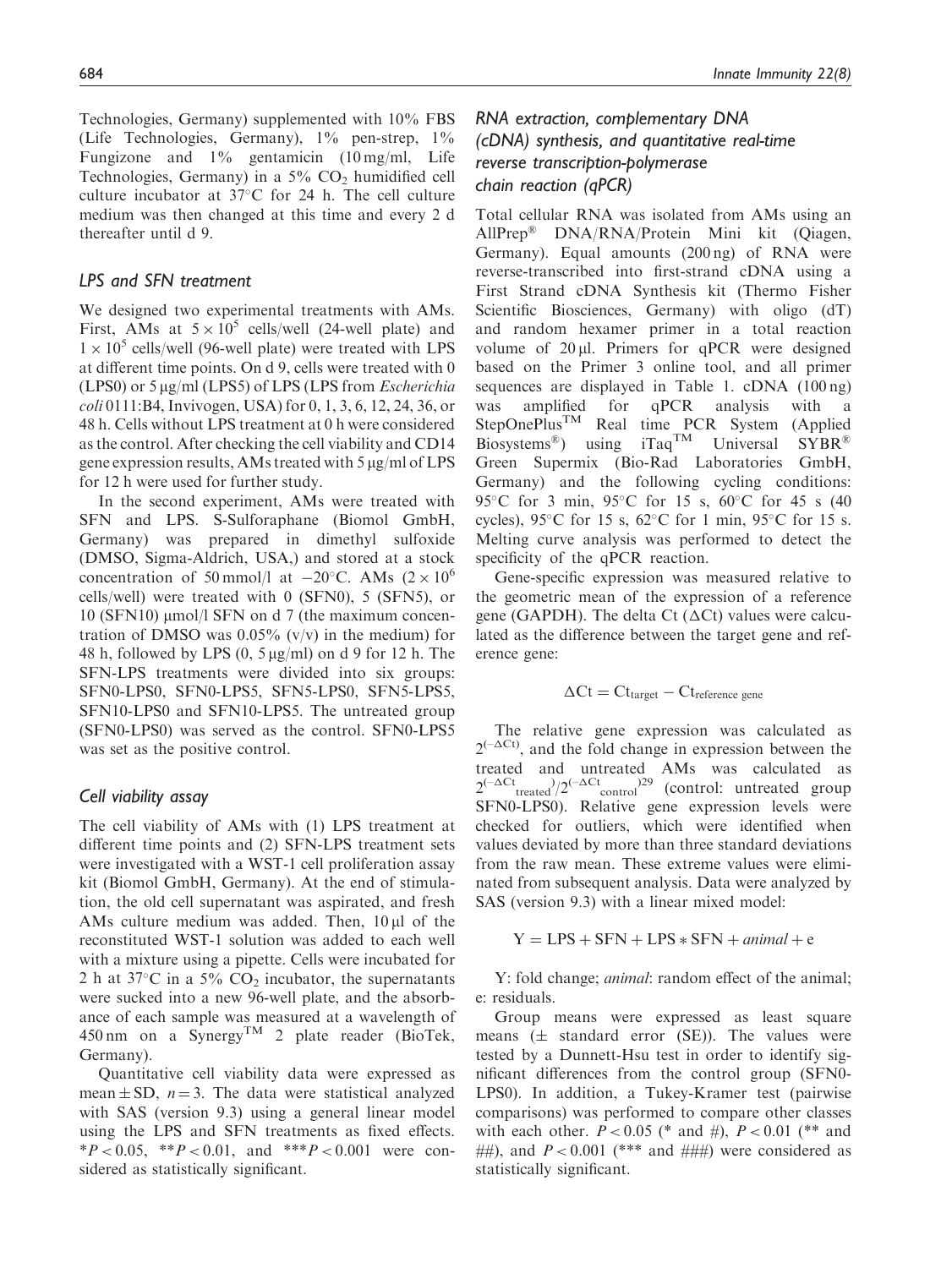#### Table 1. Primers and their sequences for qPCR.

|                   | Sequence                      |                                |  |  |  |
|-------------------|-------------------------------|--------------------------------|--|--|--|
| Primer            | $F(5'-3')$                    | R $(5'-3')$                    |  |  |  |
| CDI4              | TGG ACC TCA GTC ACA ACT CG    | CCT TTA GGC ACT TGC TCC AG'    |  |  |  |
| <b>TRAM</b>       | GTC TCC TGT ATG GCG ATG GT    | TCT GTT GCA GGG AGG GTA AC-3'  |  |  |  |
| <b>TRIF</b>       | CAC CTC CTT GTG GAG GAG AA    | GAC GTC CTC CAT GTC CCT AA -3' |  |  |  |
| TRAF <sub>6</sub> | CTG GAC GCC CTA AGA CAG AG    | AAC CCT CCC TCC GAA GAC TA-3'  |  |  |  |
| <b>RIPK1</b>      | AAA CTG ACG AAG GAG GAG CA    | CAG ATG GCA TTT TCG TAG GG-3'  |  |  |  |
| TRAF3             | CTC CTC CAG CCC AAA ATG TA    | TTC TTC AAA TGC ACC AGC AG-3'  |  |  |  |
| $NF-kB$           | TGG GAA AGT CAC AGA AAC CA    | CCA GCA GCA TCT TCA CAT CT-3'  |  |  |  |
| TNF- $\alpha$     | TCC TCA CTC ACA CCA TCA GC    | CCA AAA TAG ACC TGC CCA GA-3'  |  |  |  |
| IL-I $\beta$      | GTA CAT GGT TGC TGC CTG AA    | CTA GTG TGC CAT GGT TTC CA-3'  |  |  |  |
| $IL-6$            | GGC AGA AAA CAA CCT GAA CC    | GTG GTG GCT TTG TCT GGA TT-3'  |  |  |  |
| $IL-I2-p40$       | ATG CAC CTT CAG CAG CTG GTT G | CTA ATT GCA GGA CAC AGA TGC    |  |  |  |
| IRF7              | ACA CTC TAC CCC CGT GTC TG    | AGA CCC GTA CAG GAG CAC AC     |  |  |  |
| IRF3              | TTC CTG AGC CAG ACA CCT CT    | ACT CCC ACT CGT CGT CAT TC     |  |  |  |
| IFN- $\alpha$     | TTC CAG CTC TTC AGC ACA GA    | ATG ACA CAG GCT TCC AGG TC     |  |  |  |
| IFN- $\beta$      | ACC TGG AGA CAA TCC TGG AG    | AGG ATT TCC ACT TGG ACG AC     |  |  |  |
| <b>GAPDH</b>      | CAA GCA GTT GGT GGT ACA GG    | GCT GGT GCT GAG TAT GTC GT     |  |  |  |
| <b>DNMTI</b>      | GCG GGA CCT ACC AAA CAT       | TTC CAC GCA GGA GCA GAC        |  |  |  |
| DNMT3a            | CTG AGA AGC CCA AGG TCA AG    | CAG CAG ATG GTG CAG TAG GA'    |  |  |  |

F: forward; R: reverse; RqPCR: real-time reverse transcription-polymerase chain reaction; IRF: interferon regulatory factor.

## Cytokines protein quantification

The AMs culture supernatants were collected after stimulation with and without SFN for 48 h and with LPS for 12 h to measure cytokines by ELISA. Cytokine levels of IL-1 $\beta$  and TNF- $\alpha$  were measured using porcine-specific IL-1 $\beta$  and TNF- $\alpha$  ELISA kits (Abcam, UK) with minimum detectable dose sensitivities of 6 pg/ml and 20 pg/ml, respectively. Assays were conducted in 96-well microplates according to the manufacturer's instructions, and the absorbance at 450 nm was measured on a Synergy<sup>TM</sup> 2 plate reader (BioTek, Germany). Data were expressed as the mean  $\pm$  SD,  $n = 3$ . The statistical differences between protein level values were analyzed by SAS (version 9.3) using a general linear model.  $*P < 0.05$ , \*\* $P < 0.01$ , and \*\*\* $P < 0.001$  were considered as statistically significant.

#### Bisulfite sequencing

CD14 CpG islands prediction. The CpG islands (CGIs) of the whole CD14 promoter region and the complete coding sequence (CDS) (GenBank DQ079063.1, 1762 bp)<sup>30</sup> were identified using the Methprimer online tool.

Genomic DNA (gDNA) extraction and bisulfite conversion of gDNA. AMs treated with the aforementioned SFN-LPS combinations were used for gDNA isolation with an AllPrep® DNA/RNA/Protein Mini Kit (Qiagen, Germany). Sodium bisulfite methylation sequencing was performed to identify the methylation status of CD14 promoter and complete CDS. Three hundred ng of purified gDNA was used for bisulfite conversion according to the protocol of the EZ DNA Methylation- $Direct^{TM}$  Kit (Zymo Research, Germany). The bisulfite-converted gDNA was eluted in  $10 \mu l$  of M-Elution Buffer, and the samples were stored at  $-20^{\circ}$ C.

Bisulfite PCR amplification and PCR purification. For the analysis, 1 µl (30 ng) of bisulfite-converted gDNA was used to perform the bisulfite PCR with a  $ZymoTaq^{TM}$  DNA Polymerase kit (Zymo Research, Germany). Bisulfite PCR primers (primer 1 to primer 9) of the CD14 promoter region and complete CDS were designed using MethPrimer online software (Table 2). The PCR reaction consisted of the following:  $12.5 \mu$ l  $2 \times$  reaction buffer,  $0.4 \mu$ l dNTP mix  $(25 \text{ mM}$  each dNTP),  $0.5 \mu$ l forward primer  $(10 \mu M)$ ,  $0.5 \mu l$  reverse primer ( $10 \mu M$ ), 1  $\mu$ l bisulfite gDNA,  $0.2 \mu$ l ZymoTaq<sup>TM</sup> DNA Polymerase  $(5 U/\mu l)$ , and the required volume of  $DNase/RNase-free H<sub>2</sub>O$  for a total volume of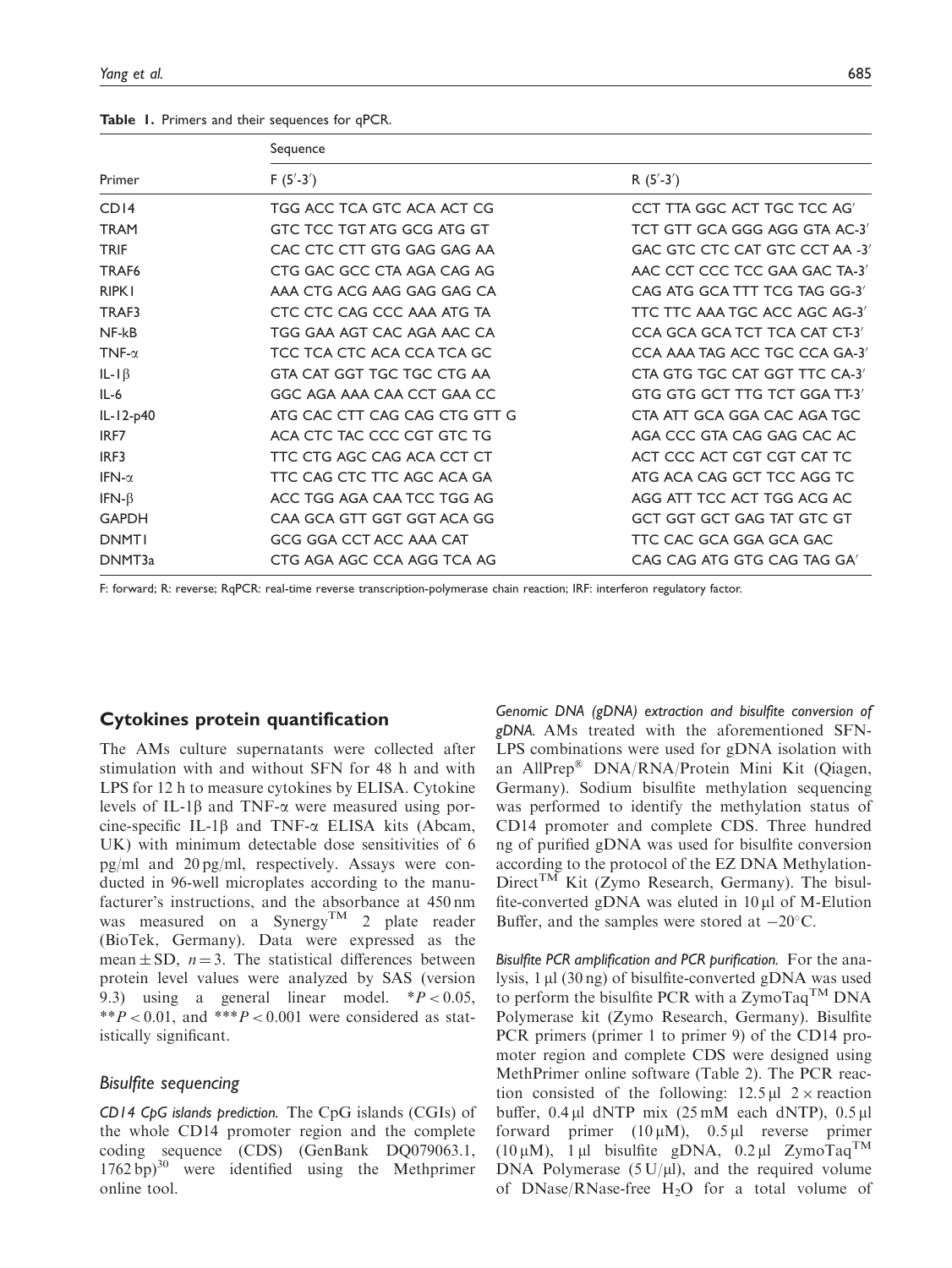| Sequence                       |                                  |                   |  |  |  |  |
|--------------------------------|----------------------------------|-------------------|--|--|--|--|
| $F(5' - 3')$                   | R $(5' - 3')$                    | Product size (bp) |  |  |  |  |
| AGGGAAAAGTTAAGGAAATTTTTTG      | CAAAACCTCTAAAATCCTTAACACTAAAC    | 169               |  |  |  |  |
| GGATTTTAGAGGTTTTGTAAGATTTTTY   | ACTCCCTAACTTCCAAACTCCAC          | 248               |  |  |  |  |
| GGAGTTTGGAAGTTAGGGAGTGT        | CAACAAAAACAACAACAACAACAA         | 219               |  |  |  |  |
| TTGTTGTTGTTGTTGTTTTTGTTG       | <b>TTTAAAAAAAACTCTTCCAAACTCC</b> | 194               |  |  |  |  |
| GTTTGGAAGAGTTTTTTTTAAAGAG      | ACAAAACCAAAACCAAAATCTAAAC        | 135               |  |  |  |  |
| GGTTTTTGTTTAGATTTTGGTTTTG      | <b>TTAACTAAAACCACTACTACAATTC</b> | 212               |  |  |  |  |
| TTTTAGTTAAGTTTTAAGGTATTGAAAGTG | AACAAAAAACTACAATCAACCC           | 151               |  |  |  |  |
| GGGTTGATTGTAGTTTTTTGTT         | ACAATCCTTTAAACACTTACTCCAACT      | 253               |  |  |  |  |
| TGATTTTGGAAGGGAATTTTTATAT      | ATTCCCCTTCCTTAAACCTTAAAC         | 176               |  |  |  |  |
|                                |                                  |                   |  |  |  |  |

Table 2. Primers for bisulfite PCR.

F: forward; R: reverse; Y-CT.

Table 3. Program of touchdown PCR for bisulfite primers.

| Primer                     | Program                                                                                                                                                              |
|----------------------------|----------------------------------------------------------------------------------------------------------------------------------------------------------------------|
| <b>CD1401</b>              | 95 °C for 10 min, 95 °C for 30 s, 0.5 °C $\downarrow$ /58 °C for 1 min (20 cycles),                                                                                  |
| CD1403                     | 95°C for 45 s, 48°C for 1 min, 72°C for 1 min 30 s, 72°C for 10 min, 4°C for $\infty$                                                                                |
| CD1402                     | 95 °C for 10 min, 95 °C for 30 s, 0.5 °C $\downarrow$ /59 °C for 1 min (20 cycles),                                                                                  |
| CD1404                     | 95°C for 45 s, 49°C for 1 min, 72°C for 1 min 30 s, 72°C for 10 min, 4°C for $\infty$                                                                                |
| CD1405<br>CD1406<br>CD1407 | 95 °C for 10 min, 95 °C for 30 s, $0.5$ °C $1/55$ °C for 1 min (20 cycles),<br>95°C for 45 s, 45°C for 1 min, 72°C for 1 min 30 s, 72°C for 10 min, 4°C for $\infty$ |
| <b>CD1408</b>              | 95 °C for 10 min, 95 °C for 30 s, 0.5 °C $\downarrow$ /56 °C for 1 min (20 cycles),                                                                                  |
| CD1409                     | 95°C for 45 s, 46°C for 1 min, 72°C for 1 min 30 s, 72°C for 10 min, 4°C for $\infty$                                                                                |

 $25 \mu$ . The touchdown PCR programs are displayed in Table 3. The bisulfite PCR products were purified using a QIAquick PCR Purification Kit (Qiagen, Germany).

Cloning and cloning PCR. The purified bisulfite PCR products were cloned using pGEM®-T Easy Vector Systems (Promega GmbH, A3610). Purified bisulfite PCR products  $(3 \mu l)$  were used for the ligation, and  $100 \mu l$  of each transformation cell solution was pooled onto duplicate LB/ampicillin/IPTG/X-Gal plates for cloning. The plates were incubated overnight (18 h) at  $37^{\circ}$ C. The white clones (16 to 24) were selected and picked up. Cloning PCR was performed by Taq DNA Polymerase with messier 13 (M13) primers (F 5'-TTG TAA AAG GAG GGC CAG T-3', R 5'-CAG GAA ACA GCT ATG ACC,  $Tm-56^{\circ}C$ : 95 $^{\circ}C$  for five min, 95 $\degree$ C for 30 s, 56 $\degree$ C for one min, 72 $\degree$ C for one min (40 cycles),  $72^{\circ}$ C for 10 min s,;  $4^{\circ}$ C for  $\infty$ . To check the PCR products,  $5 \mu l$  of each one was loaded onto  $2\%$ agarose gel. The gel was run at a voltage of 120 V for 30 min.

Sequencing and DNA methylation analysis. A minimum of eight different positive clones for each treatment sample were randomly selected for sequencing with M13 primer (forward primer). The sequencing was performed with a CEQ8000 sequencer system (Beckman Coulter). Bisulfite sequencing data were performed with default parameters using a BiQ Analyzer. Sequences with conversion rate below 90% were excluded from analysis. The DNA methylation status result of one sample was obtained from at least four sequences with successful sequencing (all four sequences showed the same results of DNA methylation status).

## **Results**

# LPS affects AMs cell viability in a time-dependent manner

Inflammatory conditions were induced with  $5 \mu g/ml$  of LPS in cultured AMs. We first performed a cell viability assay to detect the cell number and activity to determine the effective but nontoxic duration of LPS treatment. The results show that at all time points, there was neither a difference between LPS-treated cells and the control nor between the untreated cells and the control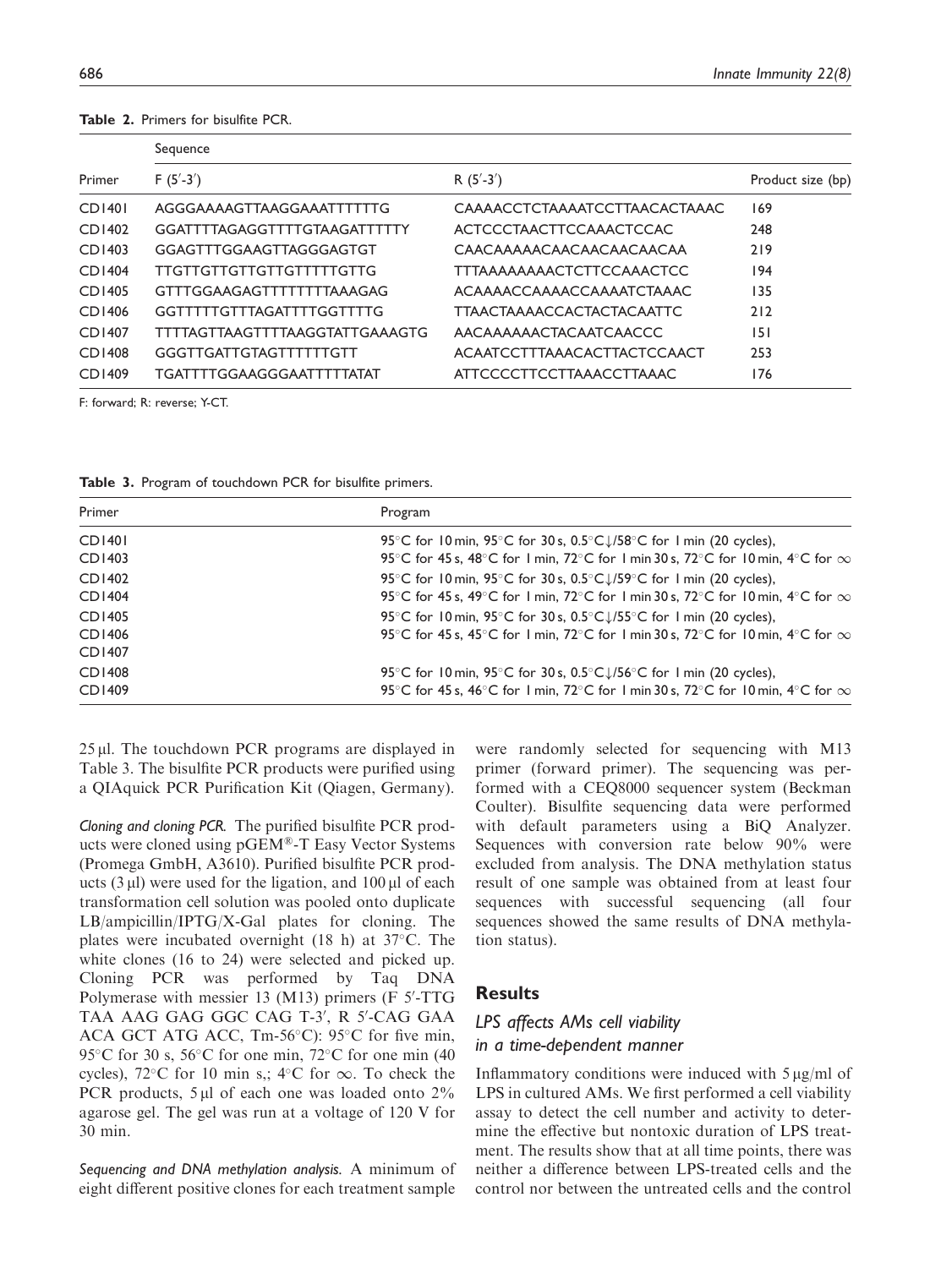(Figure 1(a)). When treated and untreated groups were compared, LPS had no noticeable effect on the cell viability after 1, 12 and 48 h of LPS post-stimulation (Figure 1(a)). The highest cell viability both of treated and untreated AMs in these three groups was observed at 12 h, which was therefore selected for further study.

## SFN affects AMs cell viability in a dose-dependent manner

In this study, two doses  $(5 \mu M \text{ and } 10 \mu M)$  of SFN were chosen to avoid oxidative stress and apoptosis, which occurs at higher concentrations ( $\geq 20 \mu M$ ) in vitro.<sup>31</sup> LPS treatment for 12 h was next used as a positive control (SFN0-LPS5). SFN was first added in different doses of 0, 5 and  $10 \mu M$  on d 7 to determine the effective dose of SFN on AMs cell viability. The cell viability of SFN5-LPS0 and SFN5-LPS5 showed no differences compared to the control group (Figure 1(b)). There were significant differences between SFN10-LPS0 and SFN0-LPS0 (control), and between SFN10-LPS5 and SFN0-LPS0 (control) (Figure 1(b)).



Figure 1. AMs cell viability assay results. (a) Relative cell viability of AMs with and without 5  $\mu$ g/ml LPS treatment (1, 3, 6, 12, 24, 36, 48 h). (b) Relative cell viability of AMs with and without SFN (5, 10  $\mu$ M) and LPS (5  $\mu$ g/ml) treatment. All of the data were expressed as the mean  $\pm$  SD,  $n = 3$ . \*, \*\*, and \*\*\* indicate significant differences at  $P < 0.05$ ,  $P < 0.01$ ,

and  $P < 0.001$ , respectively.

SFN pre-treatment significantly improved cell viability in LPS-treated AMs (SFN5-LPS5 and SFN10-LPS5) compared to the positive control (Figure 1(b)).

## CD14 mRNA expression was induced by LPS at the time point of 12 h

qPCR was performed to investigate the potential effects of LPS on CD14 gene expression in AMs. The results show that LPS significantly induced CD14 gene expression at 1, 6, 12 and 24 h, while the highest expression occurred at 12 h (Figure 2). At this time, gene expression of CD14 in LPS-treated AMs was significantly higher than the untreated group (LPS0-12 h) and the control group (LPS0-0 h). These results indicated that LPS acts on the CD14 gene expression at 1, 6, 12 and 24 h, but the greatest effect was at 12 h (Figure 2).

CD14 directly binds with LPS and activates the MyD88-dependent pathway, $10$  and it might also be involved in the TRIF pathway by binding with LPS. Therefore, we analyzed AMs treated with  $5 \mu g/ml$  of LPS for the mRNA expression of CD14 and downstream TRIF pathway genes, including TRAM, TRIF (Figure 3(a)), TRIF-TRAF6 sub-pathway genes (TRAF6, RIPK1, NF-kB, Figure 3(b)), and TRIF-TRAF3 sub-pathway genes (TRAF3, IRF7, IRF3, Figure 3(c)). LPS tended to induce TRAM and RIPK1 gene expression and significantly increased the gene expression of CD14, TRIF, TRAF6, NF-kB, TRAF3, and IRF7.



Figure 2. Effect of LPS on CD14 mRNA expression in AMs. Fold change of CD14 in AMs with or without  $5 \mu g/ml$  LPS treatment were assayed at seven time points (1, 3, 6, 12, 24, 36, 48 h). Fold change without LPS treatment at 0 h was set as the control. Comparison between treated and untreated cells is indicated by '\*'. Comparison between treated group and control (0 h) is indicated by  $#$ . All of the data were expressed as least square means  $\pm$  SE,  $n = 3$ . \* (#), \*\* (##), and \*\*\* (###) indicate significant differences at  $P < 0.05$ ,  $P < 0.01$ , and  $P < 0.001$ , respectively.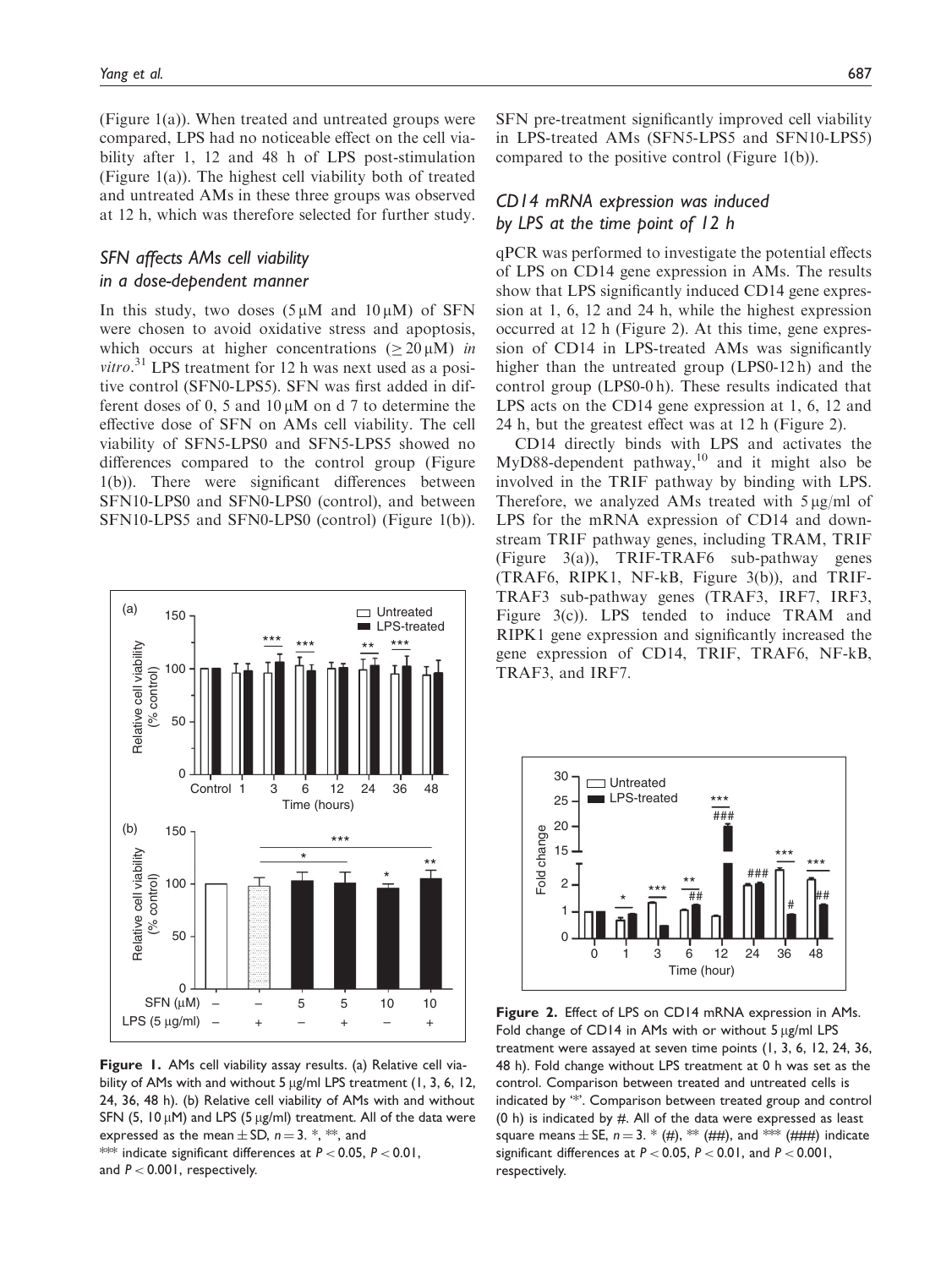

Figure 3. SFN affects the gene expression regulation of CD14 and downstream genes involved in the effects of the TRIF pathway in AMs. (a) Expression of CD14 and downstream genes TRAM and TRIF mRNA in SFN-LPS stimulated AMs. (b) Gene expression of TRIF-TRAF6 pathway genes in SFN-LPS treated AMs. (c) Gene expression of TRIF-TRAF3 pathway genes mRNA expression in SFN-LPS treated AMs. AMs with or without SFN treatment (5, 10  $\mu$ M) for 24 h and LPS treatment (5  $\mu$ g/ml) for 12 h were used in this assay. Fold change in AMs without SFN and without LPS treatment (SFN0-LPS0) was set as the control. Fold change in AMs without SFN treatment but with LPS treatment (SFN0-LPS5) was set as the positive control. Comparison between treatment group and control group is indicated by \*. Comparison between SFN-treated group and the positive control is indicated by #. All of the data were expressed as least square means  $\pm$  SE.  $n = 3$ . \* (#), \*\* (##), and \*\* (###) indicate significant differences at  $P < 0.05$ ,  $P < 0.01$ , and  $P < 0.001$ , respectively.

# Gene expression of CD14 and downstream genes in the TRIF pathway were suppressed by 5  $\mu$ M SFN

To explore the effect of SFN on the LPS-induced CD14-TRIF pathway, we examined the relative gene expression of CD14 and downstream genes in the TRIF pathway in SFN-LPS-treated AMs (Figure 3). The SFN0-LPS5 group was set as a positive control. The results clearly show that SFN pre-treatment at a dose of  $5 \mu$ M significantly inhibited LPS-induced CD14 gene expression (Figure 3(a)). Similarly, gene expression of TRAM, TRIF, RIPK1 and TRAF3 in the SFN5-LPS5 group was significantly down-regulated compared to the positive control (Figure 3). These results suggest that the inhibitory effects of SFN on LPS-induced TRAM, TRIF, RIPK1 and TRAF3 at a dose of  $5 \mu M$  might be mediated through decreased CD14 mRNA expression. The other genes, including TRAF6, NF-kB and IRF7, showed the same trend, with only IRF3 showing a contrary trend. The results of additional group comparisons can be found in Figure S1 and Figure S2 in the supplementary material.

## Cytokine expression was induced by LPS but suppressed by SFN in AMs

In the CD14-TRIF pathway, LPS initiates the TRIF-TRAF6 sub-pathway to produce cytokines like TNF-a,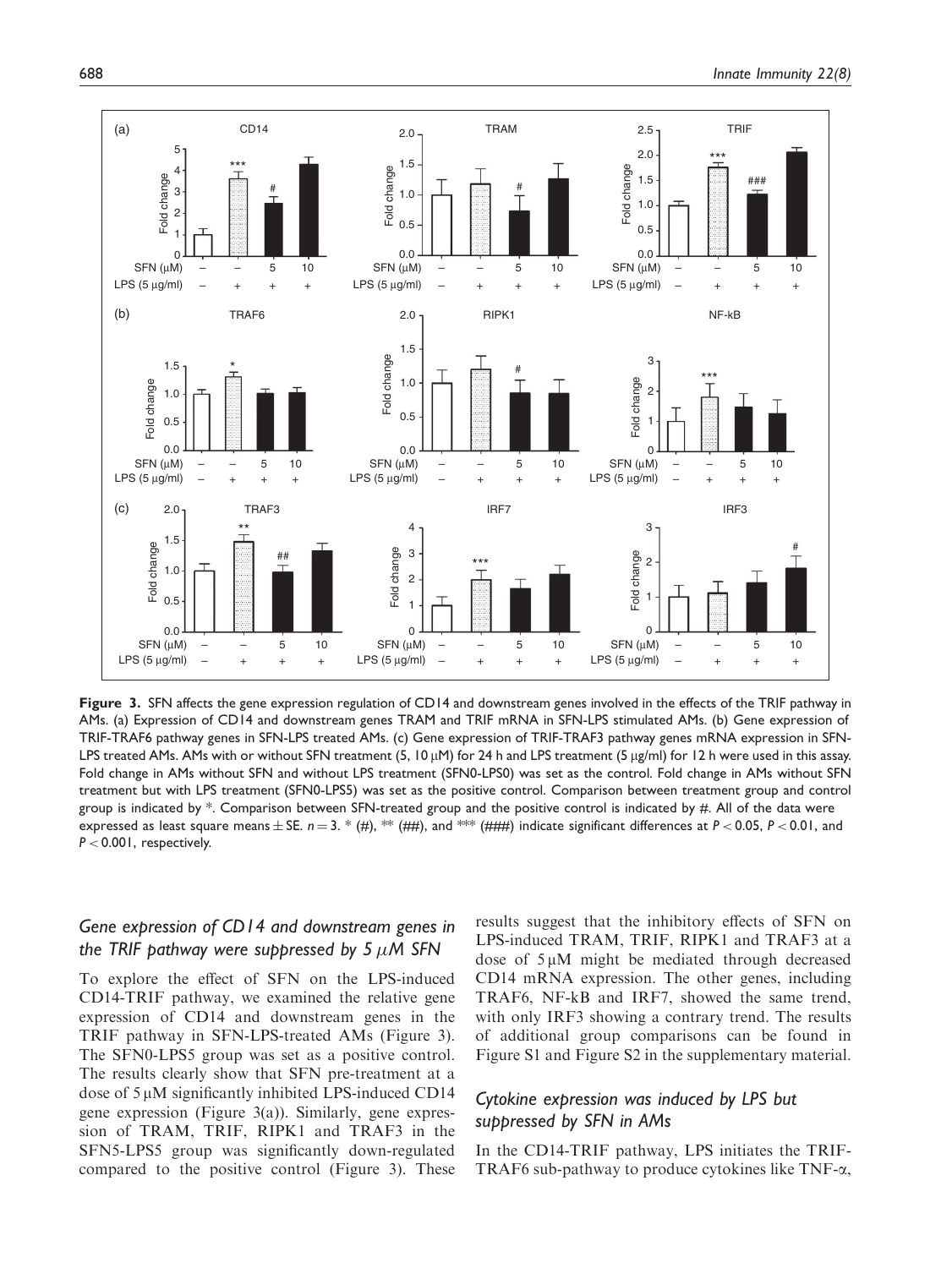IL-1 $\beta$ , IL-6, and IL-12, while it induces the cytokines expression in the TRIF-TRAF3 sub-pathway, including IFN- $\alpha$  and IFN- $\beta$ . Therefore, the cytokine gene expression in LPS-stimulated AMs was quantified. The results show that gene expression of TNF- $\alpha$ , IL-1 $\beta$ , IL-6, and IFN- $\beta$  was significantly increased by LPS treatment (Figure 4), while it was significantly decreased by SFN (Figure 4). Gene expression of LPS-induced TNF- $\alpha$  and IFN- $\beta$  was significantly decreased in SFN5-LPS5-treated AMs compared to the positive control (Figure  $4(a) - (c)$ ). In both SFN5-LPS5 and SFN10-LPS5, SFN significantly inhibited LPS-induced IL-1 $\beta$  gene expression (Figure 4(a)). Gene expression of LPS-induced IL-6 was significantly suppressed by  $10 \mu M$  of SFN compared to the positive control (Figure 4(b)). The results of additional group comparisons can be found in Figure S3 and Figure S4 in the supplementary material.

The release levels of TNF- $\alpha$  and IL-1 $\beta$  were examined by ELISA. Similar to the gene expression results, we found that the LPS treatment also significantly increased the levels of TNF- $\alpha$  and IL-1 $\beta$  protein (Figure 5). Furthermore, the TNF- $\alpha$  level was significantly suppressed in both SFN5-LPS5 and



Figure 4. SFN altered the gene expression of cytokines in the TRIF pathway in AMs. (a) Relative gene expression of TRIF-TRAF6 pathway-released cytokines in SFN-LPS-treated AMs. (b) Relative gene expression of TRIF-TRAF3 pathway-released cytokines in SFN-LPS-treated AMs. AMs with or without SFN treatment (5, 10  $\mu$ M) for 24 h and LPS treatment (5  $\mu$ g/ml) for 12 h were used in this assay. Fold change in AMs without SFN and without LPS treatment (SFN0-LPS0) was set as the control. Fold change in AMs without SFN treatment but with LPS treatment (SFN0-LPS5) was set as the positive control. Comparison between treatment group and control group is indicated by \*. Comparison between SFN-treated group and the positive control is indicated by #. All of the data were expressed as least square means  $\pm$  SE,  $n = 3$ .  $*$  (#),  $**$  (##), and  $***$  (###) indicate significant differences at  $P < 0.05$ ,  $P < 0.01$ , and P < 0.001, respectively.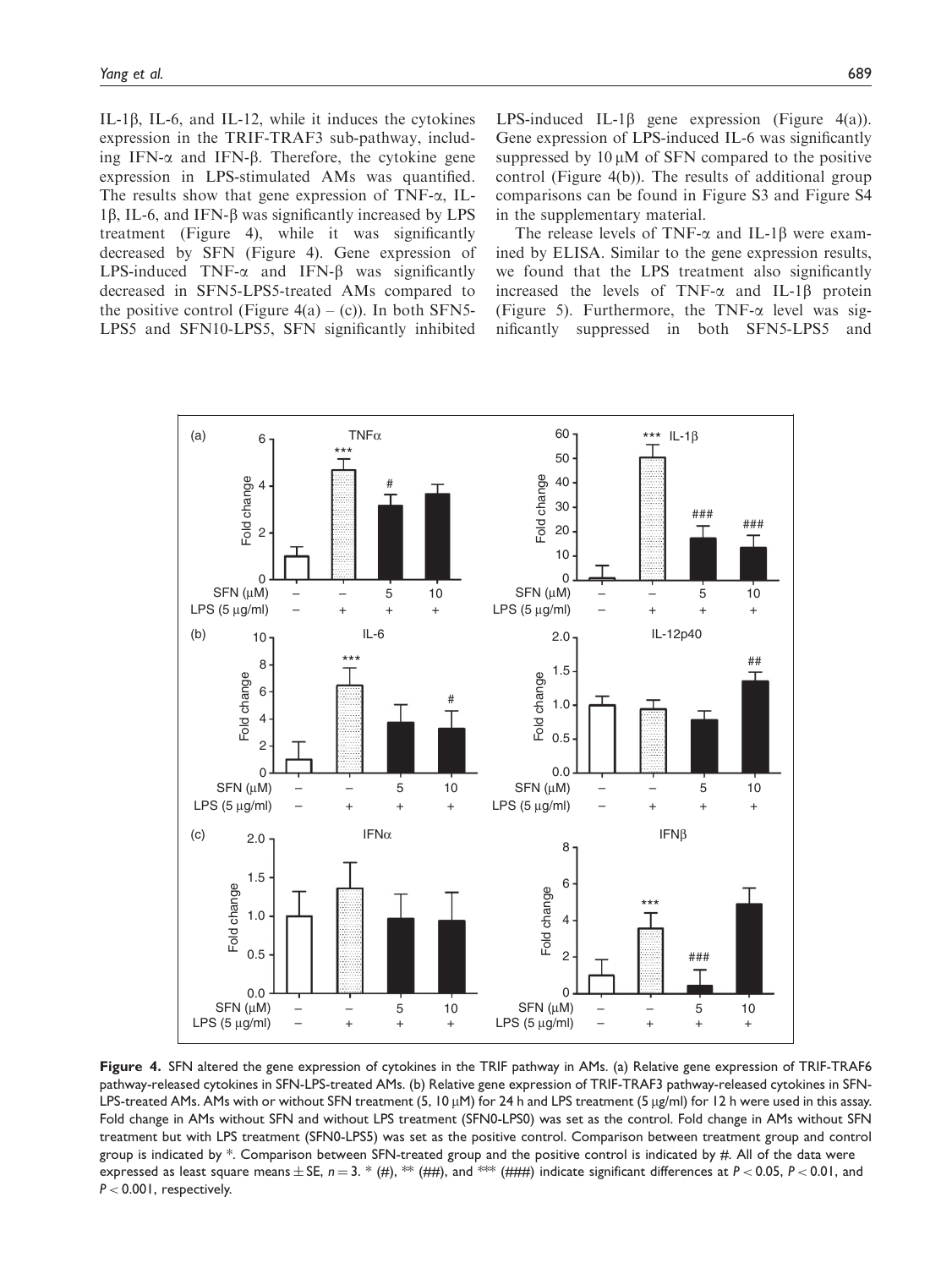

Figure 5. Pro-inflammatory cytokine levels altered by SFN treatment in AMs. Levels of (a) TNF- $\alpha$  and (b) IL-1B were measured by ELISA. AMs with or without SFN treatment (5, 10  $\mu$ M) for 24 h and LPS treatment (5  $\mu$ g/ml) for 12 h were used in this assay. Cytokine level in AMs without SFN and without LPS treatment (SFN0-LPS0) was set as the control. Cytokine level in AMs without SFN treatment but with LPS treatment (SFN0-LPS5) was set as the positive control. Comparison between SFN-treated group and the positive control is indicated by #. All of the data were expressed as mean  $\pm$  SD,  $n = 3$ . \* (#), \*\* (###), and \*\*\* (####) indicate significant differences at  $P < 0.05$ ,  $P < 0.01$ , and  $P < 0.001$ , respectively.

![](_page_8_Figure_3.jpeg)

Figure 6. SFN altered expression levels of (a) DNMT1 and (b) DNMT3a genes. Relative DNMT1 and DNMT3a gene expression were measured in SFN-LPS-treated AMs. AMs with or without SFN treatment (5, 10  $\mu$ M) for 24 h and LPS treatment (5  $\mu$ g/ml) for 12 h were used in this assay. Fold change in AMs without SFN and without LPS treatment (SFN0-LPS0) was set as the control. Fold change in AMs without SFN treatment but with LPS treatment (SFN0-LPS5) was set as the positive control. Comparison between SFNtreated group and the positive control is indicated by #. All of the data were expressed as least square means  $\pm$  SE,  $n = 3$ . # indicates significant differences at  $P < 0.05$ .

SFN10-LPS5-treated AMs compared to the positive control. IL-1 $\beta$  was significantly inhibited in SFN5-LPS5 compared to the positive control (Figure 5).

## The expression levels of DNMT1 and DNMT3a were altered by SFN

The abnormal gene expression of CD14 and downstream genes may be caused by epigenetic mechanisms. DNMTs are the family of enzymes that catalyze the methyl reaction by transferring a methyl group from S-adenosylmethionine to the 5 position of cytosine on CpG dinucleotides.<sup>32</sup> To know more about the epigenetic modulations that occur in CD14 regulated by SFN, we examined the expression of DNMT1 and DNMT3a in SFN-LPS-treated AMs. To our surprise, DNMT3a gene expression was increased by LPS but significantly suppressed by SFN treatment at a dose of  $5 \mu M$  (Figure 6(b)). The SFN-mediated inhibition of DNMTs (especially DNMT3a) could be an important contributing factor in CD14 DNA methylation regulation and the role of SFN in anti-inflammation. The results of additional group comparisons can be found in Figure S5 and Figure S6 in the supplementary material.

# Gene body (CDS) methylation of CD14 was inhibited by SFN in LPS-treated AMs

It is well known that DNA methylation plays an important role in gene regulation and gene expression.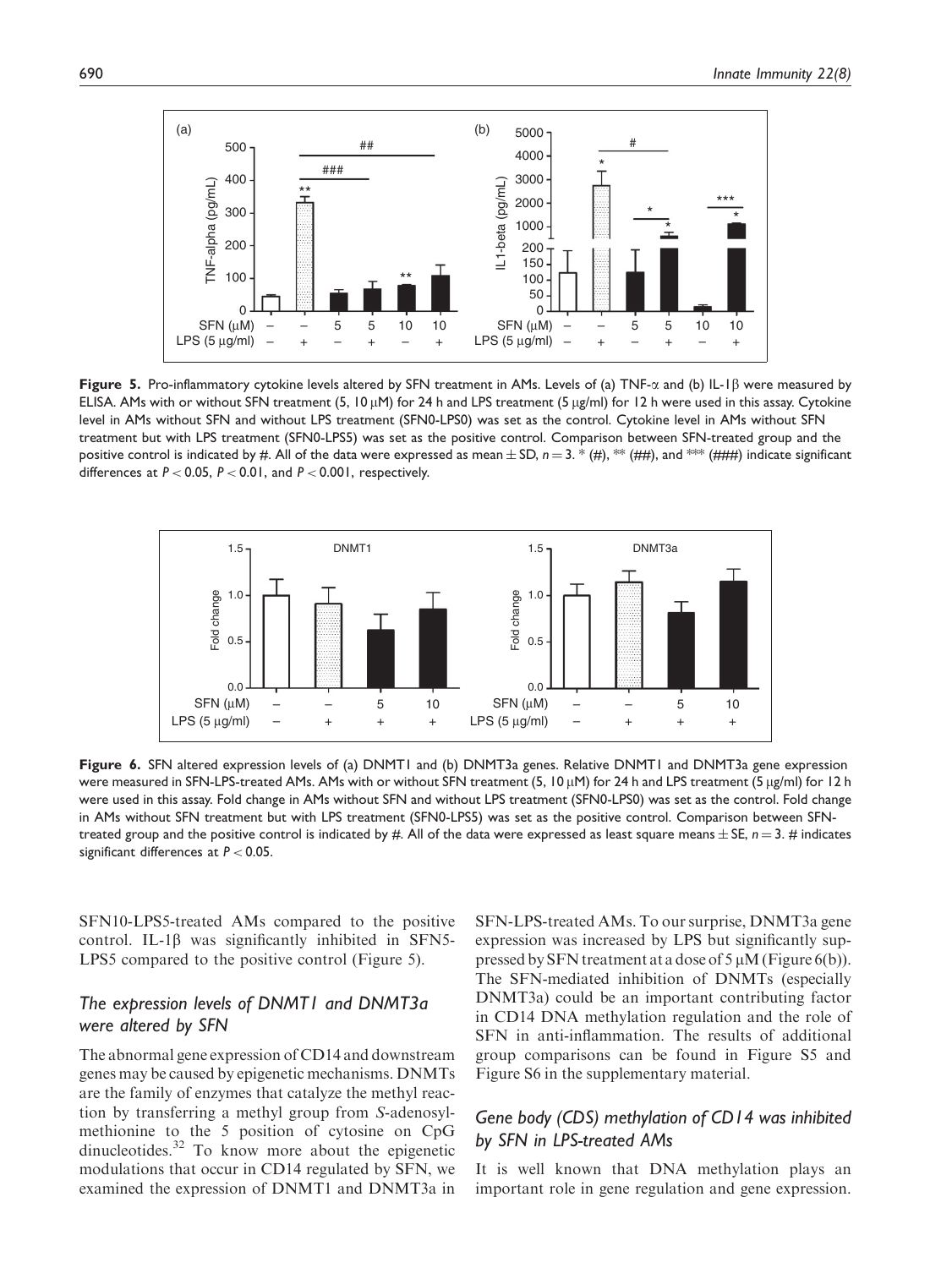To further explore the epigenetic regulation of CD14 in the TRIF pathway in SFN-LPS-treated AMs and the molecular mechanism of SFN-induced CD14 repression, we analyzed the DNA methylation status of the CD14 promotor region and (gene body) CDS region using bisulfite sequencing. The distribution of CpG islands and CpG sites in the CD14 promotor contain  $5'$ -UTR  $(1 - 492 \text{ bp})$  and CDS  $(493 - 1694 \text{ bp})$ (GenBank DQ079063.1, 1762 bp of whole sequence) was predicted using MethPrimer. Two CpG islands were found in the whole sequence: one with a length of 196 bp starting from 400 bp to 595 bp and another from 601 bp to  $1417$  bp (Figure 7). In total, 135 CpG sites were found in the whole sequence, including 22 CpGs in the promotor and 5'-UTR regions, and another 113 in the CDS region (Figure 7).

The CpGs in the products of primers are displayed in Table 4. Gene expression is suppressed by DNA methylation of the gene promotor but induced by gene body methylation.<sup>16</sup> There were no methylation changes in the CD14 promoter region  $(1-492 \text{ bp}, \text{ primers } 1 \text{ to } 3)$  in any SFN-LPS-treated AMs (Figure 8(a)). Surprisingly, two alterations of the gene body methylation (CDS region) were found in the sequence from 869 bp to 1081 bp (primer 6) and from 1537 bp to 1712 bp (primer 9; Figure 8(b)). For the primer 6 region, methylation was increased with  $5 \mu g/ml$  of LPS  $(17.6\%)$  compared to SFN0-LPS0  $(5.9\%)$ . However, methylation was suppressed with  $5 \mu M$  of SFN, resulting in 0% methylation in both SFN5-LPS0 and SFN5-LPS5 groups.

In LPS-induced AMs, the methylation status of CD14 in primer 6 with both SFN5-LPS5 and SFN10- LPS5 cells was suppressed. Similar results were found in the primer 9 region, where methylation was induced

![](_page_9_Figure_5.jpeg)

Figure 7. CpG island prediction of CD14 promotor and CDS. Primers 1 to 9 are the bisulfite PCR primer regions in the CD14 promotor and CDS. CDS: coding sequence.

| Primer        | Sequence sites (bp) | Position                     | <b>Islands</b> | Product<br>size (bp) | C <sub>p</sub> G <sub>s</sub> in<br>product | C <sub>p</sub> G name<br>in sequence |
|---------------|---------------------|------------------------------|----------------|----------------------|---------------------------------------------|--------------------------------------|
| <b>CD1401</b> | 20 to 188           | Promotor and 5'UTR           |                | 169                  | 6                                           | $CpG3-CpG8$                          |
| CD1402        | 172 to 419          | Promotor and 5'UTR           |                | 248                  | 7                                           | $CpG9-CpG15$                         |
| CD1403        | 399 to 617          | Promotor and 5'UTR: and Exon | Island I       | 219                  | 15                                          | $CpG16-CpG30$                        |
| <b>CD1404</b> | 594 to 787          | Exon                         | Island 2       | 194                  | 20                                          | $CpG31-CpG50$                        |
| CD1405        | 766 to 900          | Exon                         | Island 2       | 135                  | $\overline{13}$                             | $CpG51-CpG63$                        |
| CD1406        | 869 to 1081         | Exon                         | Island 2       | 212                  | 17                                          | $CpG64-CpG80$                        |
| CD1407        | 1071 to 1221        | Exon                         | Island 2       | 151                  | $\mathsf{I}$                                | CpG81-CpG91                          |
| CD1408        | 1200 to 1452        | Exon                         | Island 2       | 253                  | 27                                          | CpG92-CpG118                         |
| CD1409        | 1537 to 1712        | Exon                         |                | 176                  | 8                                           | CpG126-CpG133                        |

Table 4. CpGs in the products of primers and their positions in the original sequence.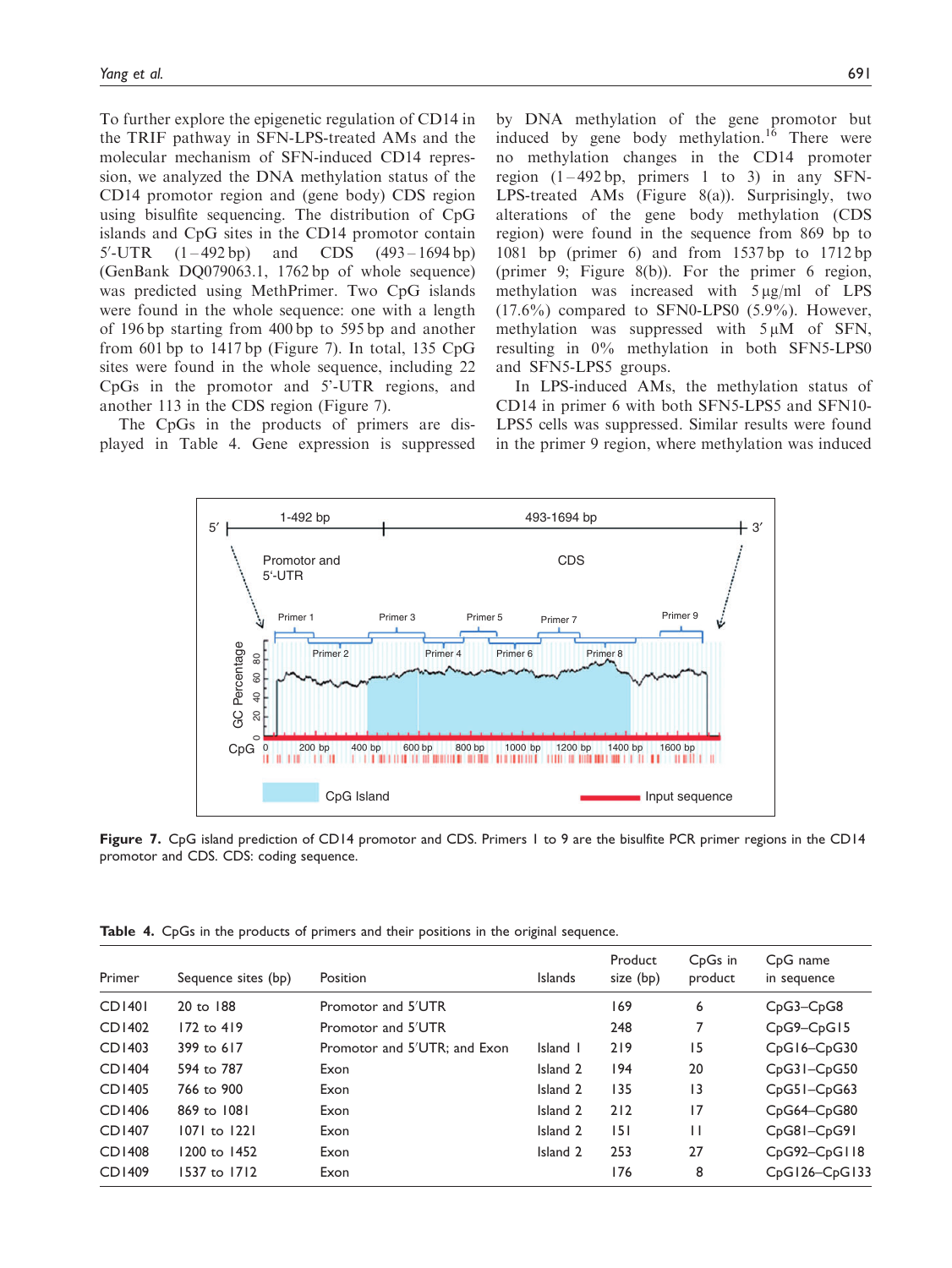![](_page_10_Figure_1.jpeg)

Figure 8. CD14 methylation alteration was induced by SFN in AMs. (a) Methylation status of the CD14 promotor and 5'-UTR region of AMs treated with SFN (0, 5, 10  $\mu$ M) and LPS (0, 5  $\mu$ g/ml). There was no methylation alteration in CD14 promotor and 5'-UTR. (b) Methylation status of the CD14 CDS region of AMs treated with SFN (0, 5, 10  $\mu$ M) and LPS (0, 5  $\mu$ g/ml). At least eight white cloning PCR products were used for sequencing. The result of one sample shown above is from at least four sequences (all four showed the same results of DNA methylation status). CD14 methylation in CDS (primer 6 and primer 9) were increased by LPS but suppressed by SFN. Blue squares (|): un-methylated; red squares (|): methylated; open squares: unknown; Blank lines (-): sequence of each primer product.

by LPS and resulted in 25% methylation in SFN0- LPS5 AMs, compared to only 12.5% methylation in the control group. Methylation was repressed by SFN, which led to 0% methylation in cells treated with SFN5-LPS0 and SFN10-LPS0. In LPS-induced AMs, demethylation was shown in the SFN10-LPS5 group (12.5% methylation) but not in SFN5-LPS5 (25% methylation) in this region.

## **Discussion**

LPS leads to inflammation in mammals by inducing the production of inflammation cytokines, including TNF- $\alpha$  and IL1- $\beta$  in macrophages.<sup>3,33</sup> CD14 is a PRR that binds directly to LPS and facilitates the TRIF pathway.<sup>34</sup> As a histone deacetylase (HDAC) inhibitor, SFN has an anti-inflammatory effect.<sup>22</sup> In the present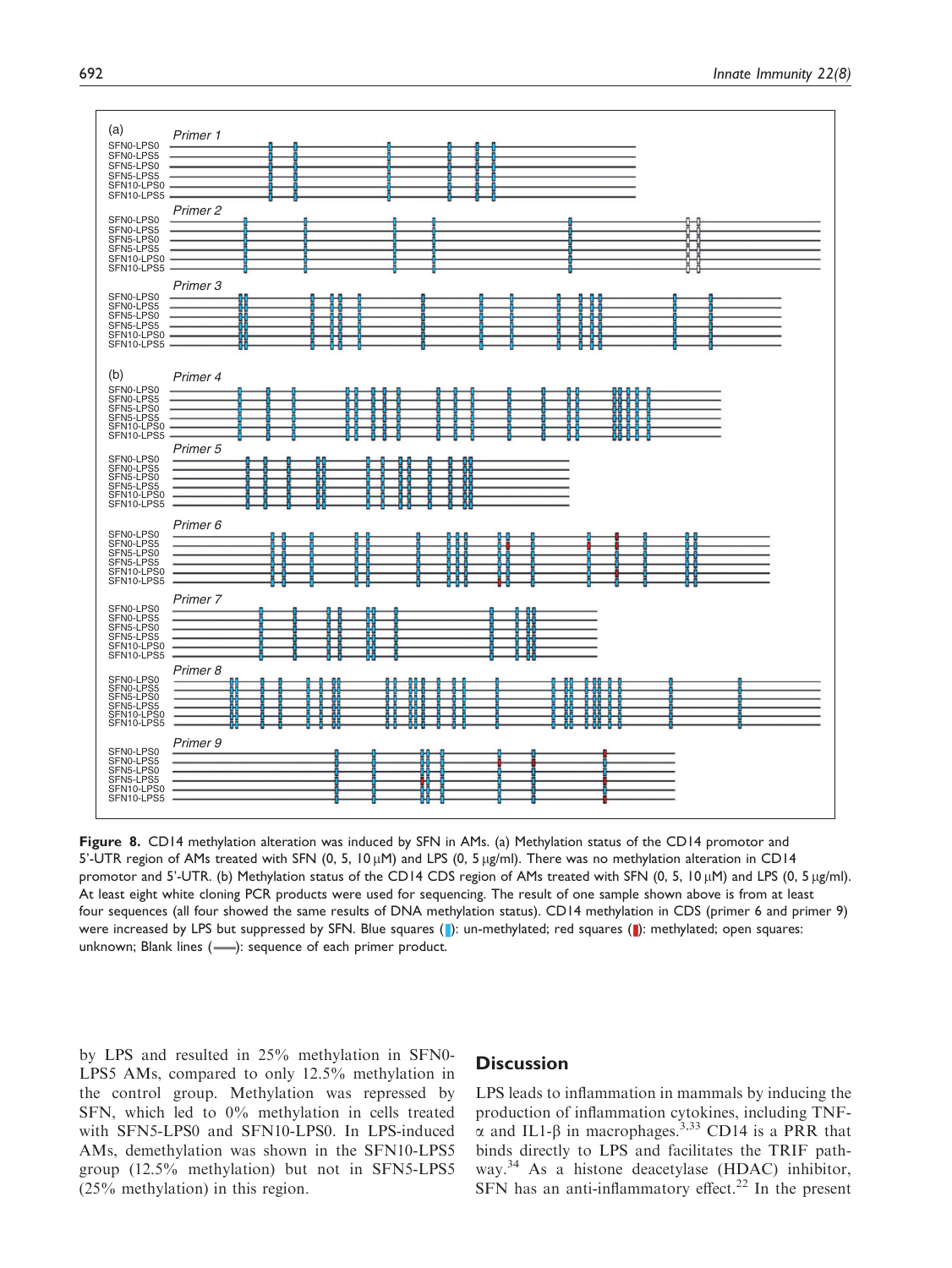study, we demonstrated that CD14 mediates the LPSinduced TRIF pathway in AMs to secrete proinflammation and inflammatory cytokines. Additionally, SFN inhibited the LPS-induced inflammation in the TRIF pathway by CD14 regulation through epigenetic alteration.

CD14 is responsible for binding with LPS and transfers LPS molecules to TLR4/MD2.<sup>35</sup> It has been associated with the immune-phenotype variation and IFN- $\gamma$ secretion in LPS-stimulated skin fibroblasts.<sup>36</sup> CD14 gene knockdown in macrophages inhibited the secretion of inflammatory cytokines induced by LPS, including IL-6 and TNF- $\alpha$ .<sup>9</sup> CD14 takes part in the induction of inflammatory response, and E. coli induces LPSdependent production of IL-8 in vitro.<sup>7</sup> Nonetheless, it is unclear whether CD14 is involved in LPS-induced TRIF signals. This is in accordance with previous findings that LPS induces CD14 mRNA expression in AMs of pigs. $37$  We found that CD14 gene expression was significantly increased by treatment with  $5 \mu M$  of LPS for 12 h. Meanwhile, the mRNA expression of the downstream genes TRIF, TRAF6, NF-kB, TRAF3 and IRF7 were also up-regulated significantly. The mRNA expression of inflammation cytokines, including TNF- $\alpha$ , IL-1 $\beta$ , IL-6, and IFN- $\beta$ , were significantly up-regulated in LPS-stimulated AMs. Importantly, CD14 mediated the TRIF signals and induced inflammatory cytokine expression in LPS-challenged AMs.

Epigenetic control, including DNA methylation and histone acetylation, may play a crucial role in regaining immune-responsive genes related to pathogen recognition and subsequent signaling.<sup>38</sup> Recent research presented chemical inhibitors such as 5-aza-2 deoxycytidine (AZA), trichostatin A (TSA), and SFN as epigenetic modifiers.<sup>19,39–41</sup> As an HDAC inhibitor,  $SFN$  also has anti-cancer,<sup>20</sup> along with anti-inflammatory activity.<sup>22,23</sup> SFN suppresses the LPS-induced secretion of inflammatory mediators like TNF-a, IL-1 $\beta$ , and IL-6.<sup>42,43</sup> We found that 5  $\mu$ M of SFN suppresses the gene expression of CD14 and its downstream genes, including TRAM, TRIF, RIPK1, and TRAF3, which are involved in the TRIF pathway for recognizing LPS or bacteria. In addition, SFN also suppresses the production of LPS-induced inflammatory cytokines in a dose-dependent manner, including TNF $\alpha$ , IL-1 $\beta$ , IL-6, IFN- $\alpha$ , and IFN- $\beta$ . As shown, CD14 gene expression was significantly up-regulated in LPS-induced AMs but suppressed in SFN5-LPS5 AMs. These data indicate that CD14 may play an important role in the LPS-induced TRIF pathway and the process of inflammation.

Many studies have shown that the DNA methylation modification that occurs in gene promoters is a key molecular mechanism that leads to gene expression changes.<sup>44</sup> Studies recently demonstrated that DNA methylation in a gene body also leads to altered gene expression.<sup>45</sup> DNA methylation of a gene body region can alter gene expression, which is shown by a positive correlation.<sup>39</sup> The high densities of hypo-methylated CpG-rich regions crossing the gene body are preferentially associated with gene down-regulation.<sup>46</sup>

Although several recent studies investigated the role of gene body DNA methylation in gene expression, its function is poorly understood. To identify potential epigenetic changes that mediate the effect of SFN on CD14 gene expression, we assessed the methylation status of CpG islands embedded in the CD14 promotor and the whole CDS (gene body) region. Surprisingly, our results showed that there was no methylation change in the CD14 promotor either within or beyond the CpG islands, but methylation alterations were found in the CD14 gene body region (Figure 8(b)). The results showed that CD14 gene body methylation was induced by  $5 \mu M$  of LPS in AMs (Figure 8(b), primer 6 and primer 9 region). Therefore, CD14 gene expression was increased in LPS-treated AMs. These results indicate that gene body DNA methylation is positively connected with CD14 gene expression.

However, CD14 gene body methylation was decreased by HDAC inhibitor SFN. The results showed that CD14 gene body methylation was inhibited by both  $5 \mu M$  SFN and  $10 \mu M$  SFN (Figure 8(b)). Unexpectedly, the gene body regions show sustained DNA demethylation and down-regulation of gene expression after SFN treatment. It is possible that the CD14 gene expression suppressed by SFN depends on the methylation inhibition of the CD14 gene body in LPS-induced AMs. Therefore, CD14 plays a role as not only an LPS-receptor, but also as an LPS-induced inflammation regulator that mediates the TRIF pathway genes along with the expression and secretion of cytokines through the epigenetic changes in gene body methylation by SFN.

Another important discovery is that changes in CD14 DNA methylation may be related to the expression of DNA methylation enzymes DNMT1 and DNMT3a. It is well known that DNMT1 is the key maintenance methyltransferase, whereas DNMT3a and DNMT3b play roles in de novo activity. We found that SFN down-regulated LPS-induced DNMT3a mRNA expression at the dose of  $5 \mu$ M. It is suggested that CD14 is involved in the TRIF pathway and the suppression of LPS-induced CD14 gene expression is associated with the suppression of CD14 gene body methylation, which might be caused by the down-regulation of DNMT3a gene expression in AMs due to SFN pre-treatment.

In summary, we have demonstrated that CD14 is involved in the TRIF pathway by LPS treatment at the time point of 12 hours. The possible epigenetic mechanisms were also explored, such as demethylation in the gene body region related to CD14 repression in SFN pre-treated AMs. This alteration in DNA methylation is probably related to DNMT3a expression.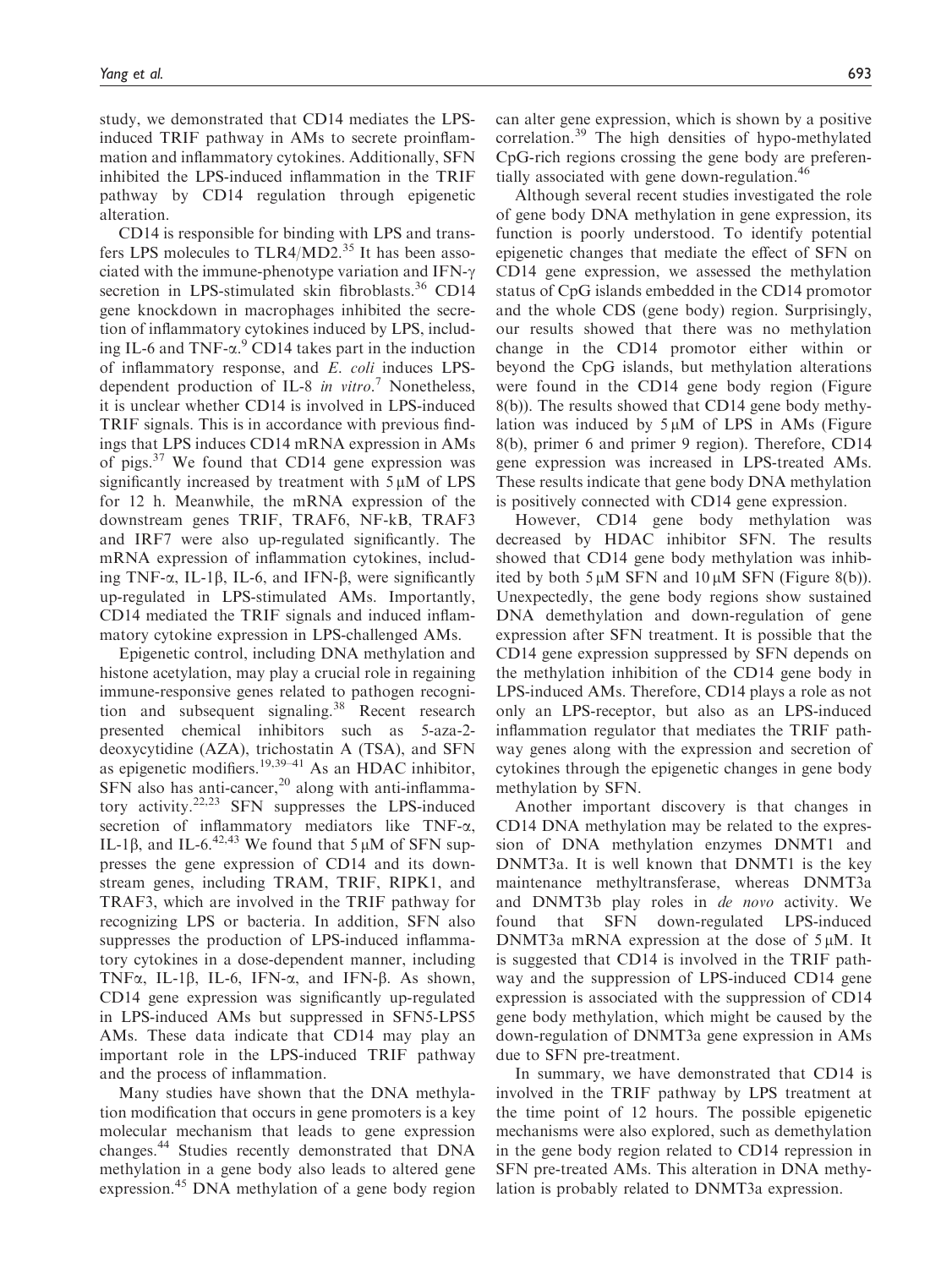#### Acknowledgments

We thank Ludger Buschen from the Frankenforst Experimental Research Station for Animal Husbandry, Nadine Leyer for performing sequencing, and Helga Brodeßer and Stephanie Fuchs for technical assistance. We would like to extend acknowledgment to the China Scholarship Council for supporting Qin Yang.

#### Declaration of Conflicting Interests

The author(s) declared no potential conflicts of interest with respect to the research, authorship, and/or publication of this article.

#### Funding

The author(s) received no financial support for the research, authorship, and/or publication of this article.

#### References

- 1. Moldoveanu B, Otmishi P, Jani P, et al. Inflammatory mechanisms in the lung. J Inflamm Res 2009; 2: 1–11.
- 2. Sheu JJ, Sung PH, Leu S, et al. Innate immune response after acute myocardial infarction and pharmacomodulatory action of tacrolimus in reducing infarct size and preserving myocardial integrity. J Biomed Sci 2013; 20: 82–96.
- 3. Dobrovolskaia MA and Vogel SN. Toll receptors, CD14, and macrophage activation and deactivation by LPS. Microbes Infect 2002; 4: 903–914.
- 4. Cao W, Lee SH and Lu J. CD83 is preformed inside monocytes, macrophages and dendritic cells, but it is only stably expressed on activated dendritic cells. Biochem J 2005; 385: 85–93.
- 5. Mosser DM and Edwards JP. Exploring the full spectrum of macrophage activation. Nat Rev Immunol 2008; 8: 958–969.
- 6. Sato-Nishiwaki M, Aida Y, Abe S, et al. Reduced number and morphofunctional change of alveolar macrophages in MafB gene-targeted mice. PloS One 2013; 8: e73963.
- 7. He Y, Liu S, Kling DE, et al. The human milk oligosaccharide 2' fucosyllactose modulates CD14 expression in human enterocytes, thereby attenuating LPS-induced inflammation. Gut 2016; 65: 33–46.
- 8. Ziegler-Heitbrock HW and Ulevitch RJ. CD14: Cell surface receptor and differentiation marker. Immunol Today 1993; 14: 121–125.
- 9. Ma CY, Chang WE, Shi GY, et al. Recombinant thrombomodulin inhibits lipopolysaccharide-induced inflammatory response by blocking the functions of CD14. J Immunol 2015; 194: 1905–1915.
- 10. Akira S and Takeda K. Toll-like receptor signalling. Nat Rev Immunol 2004; 4: 499–511.
- 11. Russo VEA, Martienssen RA and Riggs AD. Epigenetic mechanisms of gene regulation. New York: Cold Spring Harbor Laboratory Press, 1996.
- 12. Delcuve GP, Rastegar M and Davie JR. Epigenetic control. J Cell Physiol 2009; 219: 243–250.
- 13. Ronemus MJ, Galbiati M, Ticknor C, et al. Demethylationinduced developmental pleiotropy in Arabidopsis. Science 1996; 273: 654–657.
- 14. Robertson KD, Keyomarsi K, Gonzales FA, et al. Differential mRNA expression of the human DNA methyltransferases (DNMTs) 1, 3a and 3b during the  $G(0)/G(1)$  to S phase transition in normal and tumor cells. Nucleic Acids Res 2000; 28: 2108–2113.
- 15. Bird A. DNA methylation patterns and epigenetic memory. Genes Dev 2002; 16: 6–21.
- 16. Huang YZ, Sun JJ, Zhang LZ, et al. Genome-wide DNA methylation profiles and their relationships with mRNA and the microRNA transcriptome in bovine muscle tissue (Bos taurine). Sci Rep 2014; 4: 6546.
- 17. Meeran SM, Patel SN and Tollefsbol TO. Sulforaphane causes epigenetic repression of hTERT expression in human breast cancer cell lines. PloS One 2010; 5: e11457.
- 18. Zhang C, Su ZY, Khor TO, et al. Sulforaphane enhances Nrf2 expression in prostate cancer TRAMP C1 cells through epigenetic regulation. Biochem Pharmacol 2013; 85: 1398–1404.
- 19. Fan H, Zhang R, Tesfaye D, et al. Sulforaphane causes a major epigenetic repression of myostatin in porcine satellite cells. Epigenetics 2012; 7: 1379–1390.
- 20. Xiao D, Powolny AA, Antosiewicz J, et al. Cellular responses to cancer chemopreventive agent D,L-sulforaphane in human prostate cancer cells are initiated by mitochondrial reactive oxygen species. Pharm Res 2009; 26: 1729–1738.
- 21. de Souza CG, Sattler JA, de Assis AM, et al. Metabolic effects of sulforaphane oral treatment in streptozotocin-diabetic rats. J Med Food 2012; 15: 795–801.
- 22. Ko JY, Choi YJ, Jeong GJ, et al. Sulforaphane-PLGA microspheres for the intra-articular treatment of osteoarthritis. Biomaterials 2013; 34: 5359–5368.
- 23. Koo JE, Park ZY, Kim ND, et al. Sulforaphane inhibits the engagement of LPS with TLR4/MD2 complex by preferential binding to Cys133 in MD2. Biochem Biophys Res Commun 2013; 434: 600–605.
- 24. Qu X, Proll M, Neuhoff C, et al. Sulforaphane epigenetically regulates innate immune responses of porcine monocyte-derived dendritic cells induced with lipopolysaccharide. PloS One 2015;  $10 \cdot e0121574$
- 25. Watanabe S, Kumazawa Y and Inoue J. Liposomal lipopolysaccharide initiates TRIF-dependent signaling pathway independent of CD14. PloS One 2013; 8: e60078.
- 26. Roy S, Karmakar M and Pearlman E. CD14 mediates Toll-like receptor 4 (TLR4) endocytosis and spleen tyrosine kinase (Syk) and interferon regulatory transcription factor 3 (IRF3) activation in epithelial cells and impairs neutrophil infiltration and Pseudomonas aeruginosa killing in vivo. J Biol Chem 2014; 289: 1174–1182.
- 27. Zentralverband der Deutschen Schweineproduktion (ZDS). Richtlinie für die Stationsprüfung auf Mastleistung, Schlachtkörperwert und Fleischbeschaffenheit beim Schwein. Germany: ZDS, 2003.
- 28. Islam MA, Cinar MU, Uddin MJ, et al. Expression of Toll-like receptors and downstream genes in lipopolysaccharide-induced porcine alveolar macrophages. Vet Immunol Immunopathol 2012; 146: 62–73.
- 29. Schmittgen TD and Livak KJ. Analyzing real-time PCR data by the comparative C(T) method. Nat Protoc 2008; 3: 1101–1108.
- 30. Sanz G, Pérez E, Jiménez-Marín A, et al. Molecular cloning, chromosomal location, and expression analysis of porcine CD14. Dev Comp Immunol 2007; 31: 738–747.
- 31. Singh SV, Srivastava SK, Choi S, et al. Sulforaphane-induced cell death in human prostate cancer cells is initiated by reactive oxygen species. J Biol Chem 2005; 280: 19911–19924.
- 32. Arand J, Spieler D, Karius T, et al. In vivo control of CpG and non-CpG DNA methylation by DNA methyltransferases. PLoS Genet 2012; 8: e1002750.
- 33. Carson WF, Cavassani KA, Dou Y, et al. Epigenetic regulation of immune cell functions during post-septic immunosuppression. Epigenetics 2011; 6: 273–283.
- 34. Zanoni I, Ostuni R, Marek LR, et al. CD14 controls the LPSinduced endocytosis of Toll-like receptor 4. Cell 2011; 147: 868–880.
- 35. Bode JG, Ehlting C and Häussinger D. The macrophage response towards LPS and its control through the p38(MAPK)-STAT3 axis. Cell Signal 2012; 24: 1185–1194.